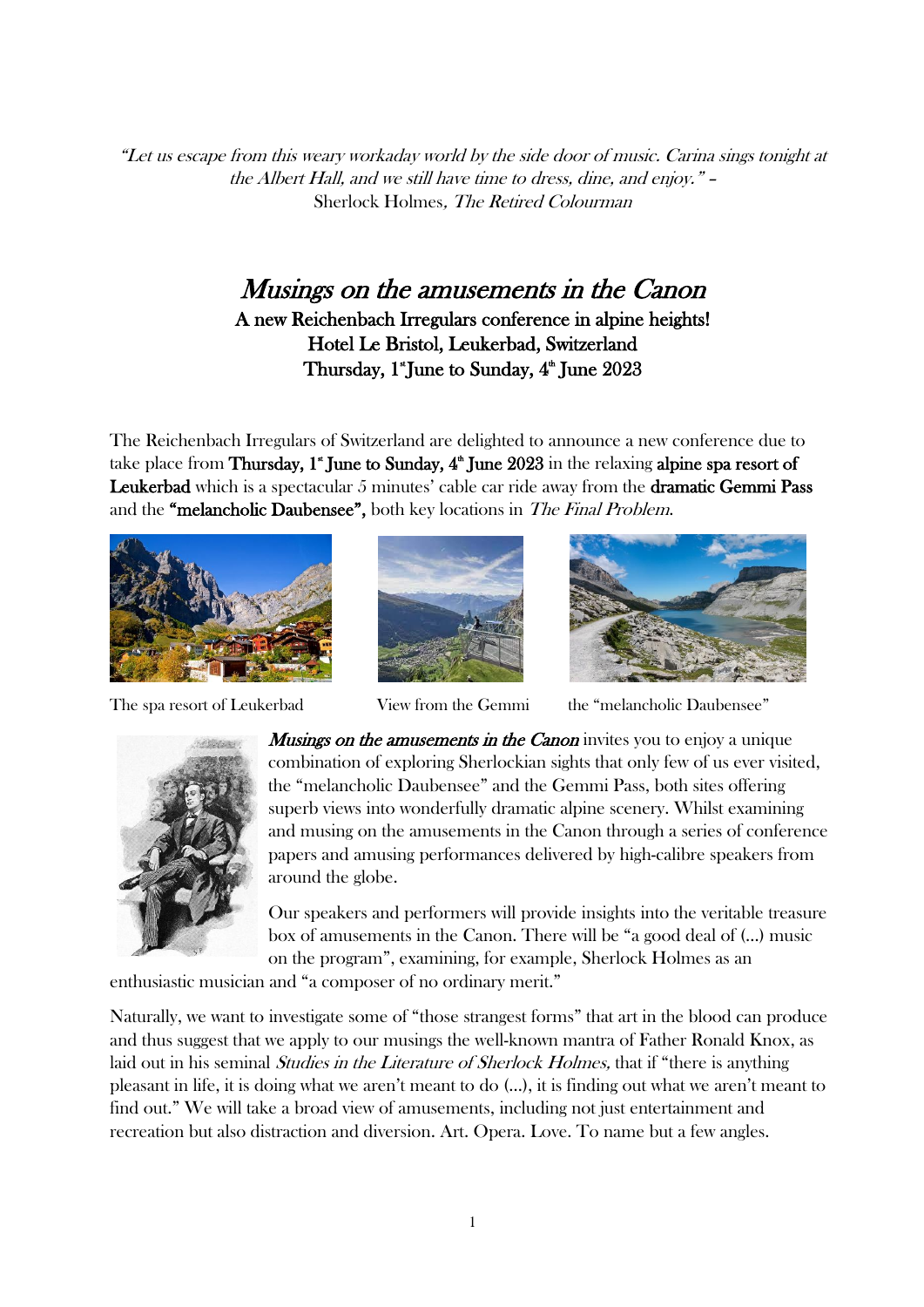And, yes, "the bath!": bathing of course, will be a major feature, whether Turkish ("rather than the invigorating home-made article") or any other kind. We will be in one of the foremost spa resorts in the Swiss alps, Leukerbad.



In fact, we will literally dive into canonical amusements because we will meet in the indulgent surroundings of the well-known spa hotel, Hotel Le Bristol, Leukerbad, a 4-star hotel that offers its guests direct access to its own spring (33 ° Celsius / 91 Fahrenheit) and an out-door and indoor  $2000 \text{ m}^2$  (21500 square foot) private spa & wellness area, including thermal baths area, panorama sauna and steam bath.

Explore their website to find out more about where you spend this long weekend: [Le Bristol\\*\\*\\*\\*Hotel & SPA | Le Bristol Wellness Hotel Leukerbad](https://www.lebristol.ch/en/)

As you can see, we put relaxation and contemplation at the center of this long weekend! Because we believe that we need exactly that since the global Covid 19 pandemic has somewhat eased.

**Programme** (as at May 2022: as always, details may be subject to change)

# Thursday, 1<sup>\*</sup> June 2023 - "For a charming week we wandered up the Valley of the Rhone, and then, branching off at Leuk, we made our way over the Gemmi Pass (…)"

Today, it does not take a week to reach Leukerbad, situated at the foot of the Gemmi Pass. Leukerbad is easily accessible by car and public transport. Geneva is the nearest airport and from there by train and bus it is an easy 2½ hours journey along Lake Geneva and through the valley of the Rhône to Leukerbad. The railway station is Leuk and from there a bus ride brings you to Leukerbad. The hotel offers car parking. See *How to reach Leukerbad* below.

| 18.00 | Welcome by the organisers<br>A celebratory aperitif accompanies the official opening of the<br>conference |
|-------|-----------------------------------------------------------------------------------------------------------|
| 19.30 | 3 course dinner at the Hotel Le Bristol followed by an evening<br>program still to be confirmed           |

# Friday,  $2<sup>nd</sup>$  June 2023 – "*Excellent, Watson! You are scintillating (...)*"

On Friday, we begin, with our scintillating speakers, to examine and, equally importantly, to enjoy their musings on the plentiful amusements in the Canon. Please note the list of speakers below.

Throughout the weekend, we will ensure there is time for you to enjoy the spa at our hotel and to meet old friends, or make new friends, something that we have missed so much during the pandemic.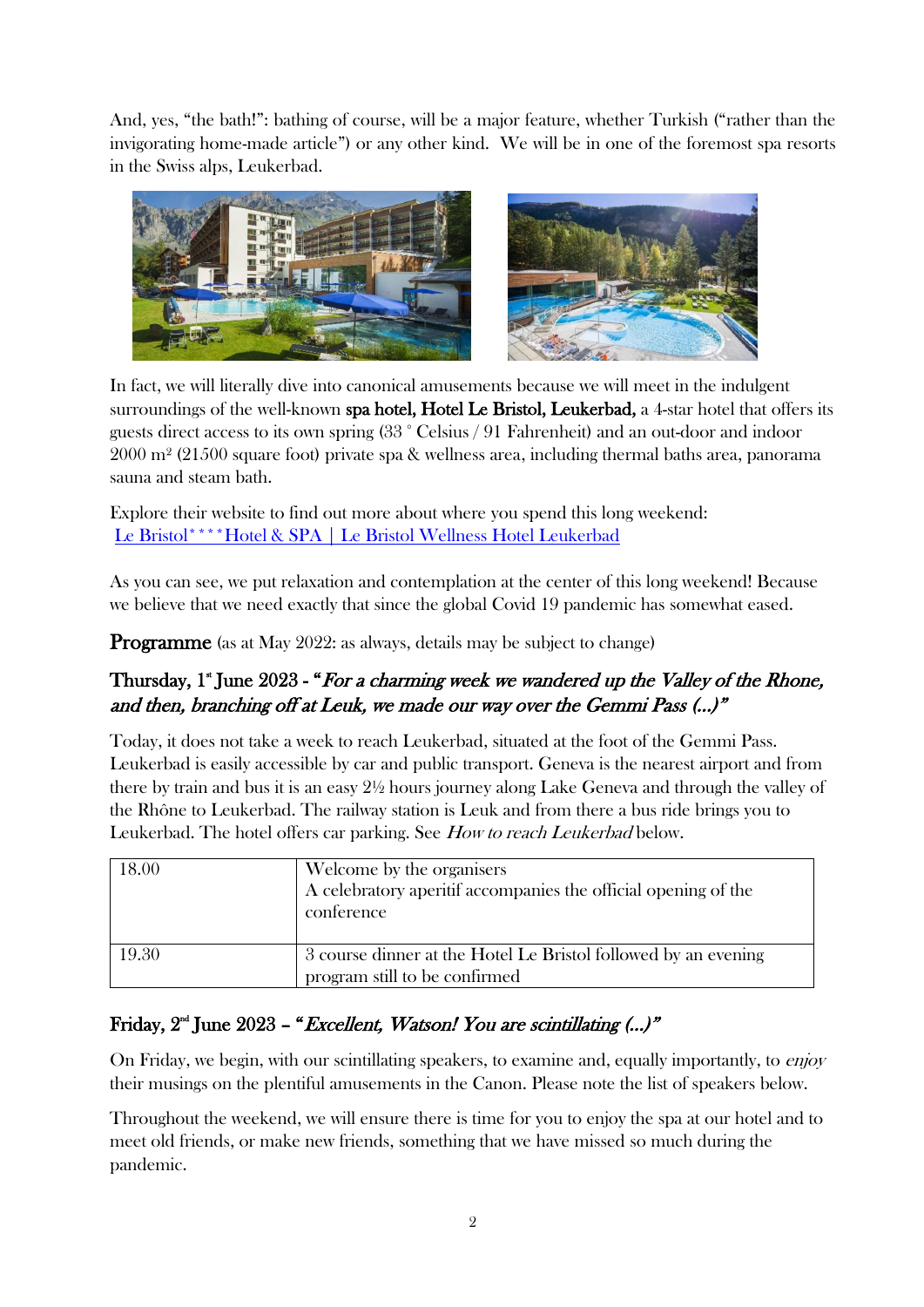| Morning               | Breakfast at the Hotel Le Bristol at your leisure - and enjoy an<br>early morning splash into the spa! |
|-----------------------|--------------------------------------------------------------------------------------------------------|
| $10.30 - 12.00$       | First part of the conference (see list of speakers further below in the<br>program)                    |
| $12.30 - 13.30$       | 1 course lunch at the Hotel le Bristol                                                                 |
| $14.00 - 15.30$       | Second part of the conference (see list of speakers further below)                                     |
| Rest of the afternoon | The rest of day and the evening are at your own leisure & pleasure!                                    |
| and evening           | You are free to choose where you want to have dinner (not                                              |
|                       | included in the price) with friends old and new and of course to                                       |
|                       | have a late evening bathe!                                                                             |

## Saturday,  $3<sup>rd</sup>$  June 2023 – "(..) we passed over the Gemmi, and walked along the border of the melancholy Daubensee"

On Saturday an excursion takes us to the Gemmi Pass and the Daubensee<sup>1</sup>, both locations visited by Sherlock Holmes and Dr. Watson on their journey to Meiringen in spring 1891. We will ascend to the Gemmi Pass by cable car (but those who wish can make an early start and walk up!) and visit the nearby "melancholic Daubensee". We will enjoy lunch at the top of the Gemmi Pass - be prepared for some surprise en plein air amusements.

| Morning               | Breakfast at leisure at the Hotel Le Bristol - and enjoy the spa!      |
|-----------------------|------------------------------------------------------------------------|
| $11.00 - 14.00$       | By cable car to the Gemmi Pass. It is a short, but dramatic 5-minute   |
|                       | ride climbing from a mere 1401 meters / 4596 feet above sea level      |
|                       | to an impressive $2350$ meters $/ 7710$ feet.                          |
|                       | We will explore the nearby Daubensee accompanied by some en            |
|                       | <i>plein air</i> amusements. Still, beware of falling rocks!           |
|                       | We will enjoy a 1 course lunch on the Pass at the Panorama             |
|                       | Restaurant Wildstrubel which on a clear day offers dramatic views      |
|                       | into the Swiss alps.                                                   |
|                       |                                                                        |
| Rest of the afternoon | You can enjoy the rest of the afternoon at leisure. Return to          |
|                       | Leukerbad. Or you can spend some more time at the Gemmi Pass,          |
|                       | for example, walk around the Daubensee (2 hours, an easy walk on       |
|                       | a clearly marked route). Please note that the last descent by cable is |
|                       | around 17.00 / 18.00.                                                  |
|                       |                                                                        |
| 19.30                 | 3 course dinner at the Hotel Le Bristol followed by an evening         |
|                       | program still to be confirmed.                                         |
|                       |                                                                        |

<sup>1</sup> Please note that the although the cable car to the Gemmi Pass and the Restaurant Wildstrubel usually operate quasi all year round, weather conditions may make an actual visit to the nearby Daubensee difficult. E.g. there might still be snow.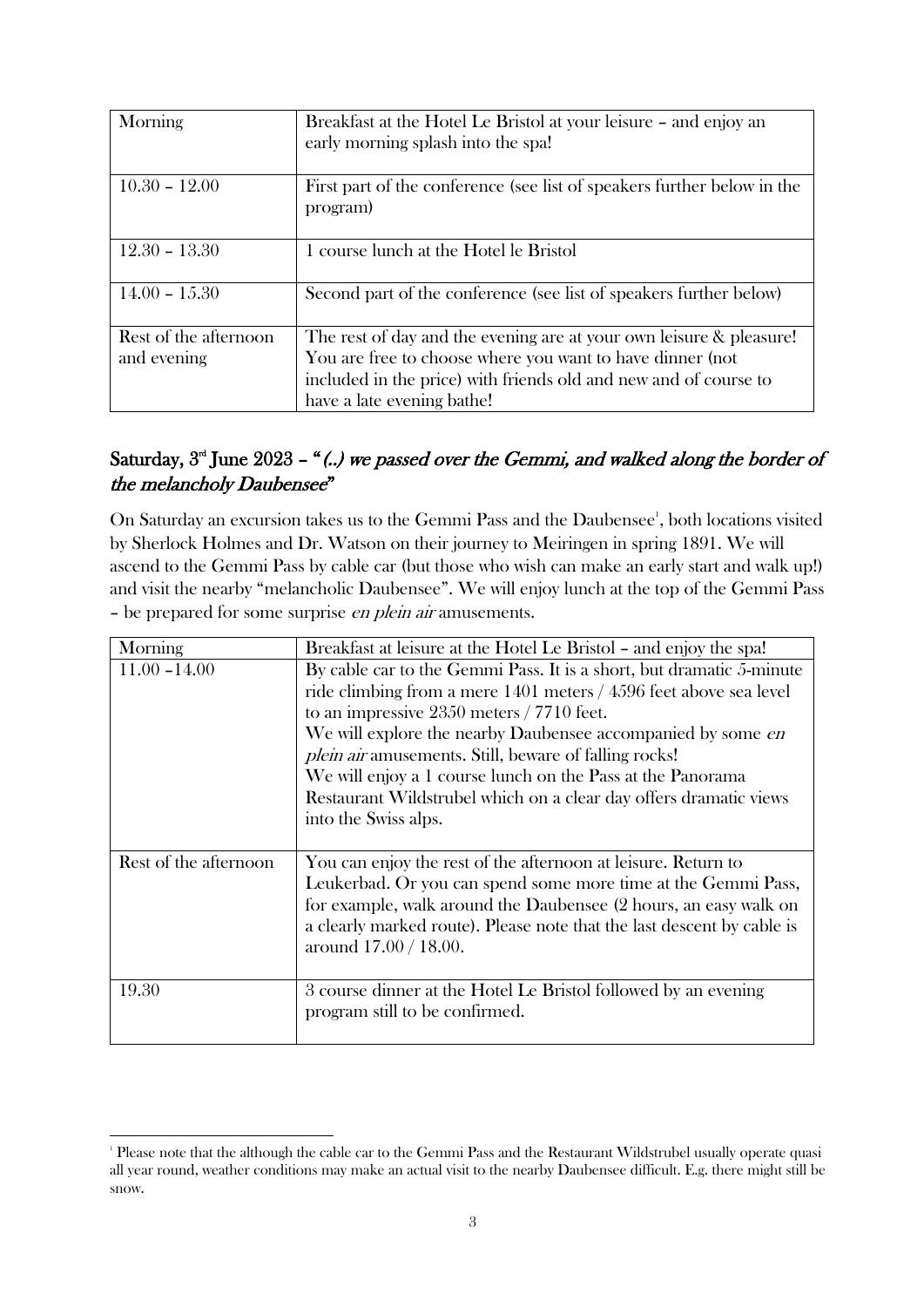## Sunday, 4<sup>th</sup> June 2023 - "Well, leave it there, Watson."

All good times come to an end! We end our musings on amusements in the Canon with the third and final part of our conference.

| Morning                                                                                                                                | Breakfast at the Hotel Le Bristol at your own leisure - and enjoy<br>the spa!                 |
|----------------------------------------------------------------------------------------------------------------------------------------|-----------------------------------------------------------------------------------------------|
| $10.30 - 12.00$                                                                                                                        | Third and final part of our conference (see list of speakers further<br>below in the program) |
| $12.30 - 13.30$                                                                                                                        | 1 course lunch at the Hotel le Bristol to say good-bye!                                       |
| After lunch it is time to say goodbye and we hope to see you again at our next<br>Reichenbach Irregulars conference in alpine heights! |                                                                                               |

## Speakers

We are delighted to announce already now a stellar list of speakers! With one or two exceptions they have all confirmed to join us. If *you* would like to join our list of speakers (or performers), please get in touch with us. We are open to any suggestions!

Catherine Cooke, from London, was appointed Chairman of The Sherlock Holmes Society of London (SHSL) in 2021. An invested member of the BSI and ASH, Catherine is the recipient of numerous awards, such as the SHSL's Tony Howlett Award, the Tony and Freda Howlett Literary Award and the BSI Morley-Montgomery Award. She also manages the Westminster Libraries' Sherlock Holmes Collection.

Helen Dorey, MBE, FSA, from the United Kingdom, is the Deputy Director of Sir John Soane's Museum, London. Amusements are close to her heart as she joined the Sherlockian world long ago in 1991 as a 'dancing cow' on one of the London Society's legendary Swiss pilgrimages! She is on the Council of the Sherlock Holmes Society of London and is a BSI with the investiture 'Helen Stonor'. She is also – the best bit – married to Markus, our co-organizer of this conference!

Mark Jones, BSI ("Peter Jones"), MBt is a Sherlockian and Doylean based in the United Kingdom. He studied and taught the history of the  $18<sup>th</sup>$  and  $19<sup>th</sup>$  centuries and continues to work in higher education as a consultant. He has written several books on television, film and literature including *Dark Matters* (co-written with Lance Parkin), an introduction to Philip Pullman's *His* Dark Materials novels for young teenagers. He has contributed articles to *The Baker Street* Journal, Canadian Holmes, The Serpentine Muse and numerous blogs. Mark is the co-convenor of The Literary Agents scion society of the BSI and together with Paul M. Chapman he is coconvenor of Doings of Doyle - The Arthur Conan Doyle Podcast: [Doings of Doyle.](https://www.doingsofdoyle.com/)

Guy Marriott, from the United Kingdom, has served as Chairman and President of The Sherlock Holmes Society of London and is an invested BSI. He is also a Patron of the London Transport Museum and a Vice-President of the London Bus Museum. His other interests include travelling not only across alpine passes, but also to remote islands, as well as the history and preservation of all types of passenger transport. He is also the co-editor of The Reichenbach Irregulars' first ever book Sherlock Holmes, Arthur Conan Doyle and Switzerland - Serious and less serious musings! which was published in 2021.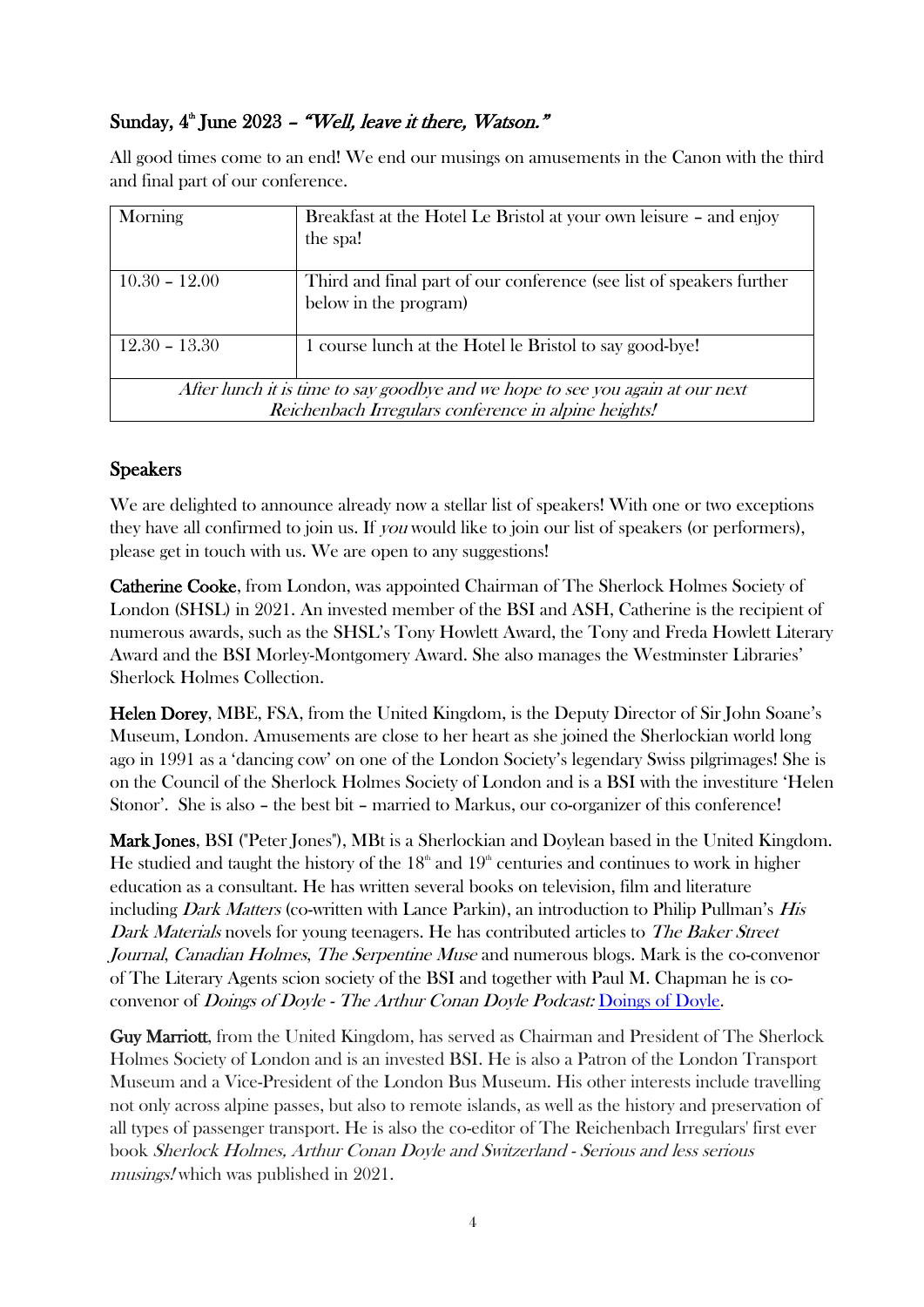**Julie McKuras**, from the USA belongs to many scion societies and served as president of the Norwegian Explorers of Minnesota. She is a board member of The Friends of the Sherlock Holmes Collections at the University of Minnesota and has co-chaired several conferences. A frequent speaker at conferences, she has contributed articles to The Baker Street Journal and The Sherlock Holmes Society of London Journal as well as to a number of publications. With Susan Vizoskie she co-edited Sherlockian Heresies in 2010, and Baker Street Journal Christmas Annual in 2017 and 2019.

Michael Meer, from Switzerland, a former President of The Reichenbach Irregulars, has been a Sherlockian since his childhood. Among his recent contributions to our game is "'Playing the Game' and the Truth about 'His Last Bow'" for the BSI manuscript series (Trenches – The War Service of Sherlock Holmes, 2017). Together with Markus Geisser, Michael is the co- architect and co-organiser of the 2014, 2017 and 2019 Reichenbach Irregulars conferences. He is also the co-editor of The Reichenbach Irregulars' first ever book Sherlock Holmes, Arthur Conan Doyle and Switzerland - Serious and less serious musings! which was published in 2021.

Marsha Pollak, ASH, BSI, is a long-time Sherlockian and retired librarian from San Jose, California. She was given the Baker Street Irregulars' Two Shilling Award in 2022 and is currently responsible for the BSI's Oral History Project and the Standing on the Terrace segment at the annual dinner. She also has served as the General Editor of the BSI Professions Series and is looking forward to once again joining the Reichenbach Irregulars in Switzerland.

Peggy Perdue lives in Toronto, Canada. Naturally drawn to the magical intersection of scholarship and piffle, Peggy first dove into the deep waters of Sherlockian studies during her time as curator of Toronto's A. Conan Doyle Collection from 2005-2018. She now enjoys making presentations even more as a "civilian." After having been a highly convincing participant to our Cornish comparison panel at our 2017 Reichenbach and Beyond conference and speaker at our 2019 Dark Deeds in the Canon conference, we are delighted to welcome Peggy back. Peggy's talk will focus on the Victorian circus. Helpful tip: you might not want to sit in the front row for this.

Dr. Matthias Schäublin, from Basle, Switzerland, is a Reichenbach Irregular of the very first hour. He joined our Society shortly after it was founded in Meiringen on 24 June 1989 and attended many of our earliest exploits in Meiringen throughout the 1990s. Matthias was not only our very first Vice-President. Those lucky ones who have copies of the incredible rare The Reichenbach Journal will know that Matthias was one of the regular contributors and columnist of our journal that we published from 1990 until 1999. Matthias can only tentatively confirm at this stage, but we hope that we can welcome Matthias back to the circle of The Reichenbach Irregulars after a hiatus of more than two decades with – so he tells us - some reflections about Sherlock Holmes and Love.

Marina Staji**ć**, PhD, ASH ("Lady Frances Carfax"), BSI ("Curare") is well up in poisons generally. She earned her undergraduate degree in Chemistry from University of Novi Sad, Yugoslavia and subsequently her doctoral degree in Forensic Toxicology from the University of Maryland. After 29 years, Dr. Stajić retired form her position as Director of Forensic Toxicology of the Office of Chief Medical Examiner, City of New York. Her BSI investiture reflects her dabbling with poisons a great deal and her ASH *nom d'avanture* her long-time exposure to chloroform and to coffins. Dr. Stajić is a member of the Sherlock Holmes Society of London, an honorary member of The Sherlock Holmes Society of France ("Mme Fournaye") and a member of several BSI scion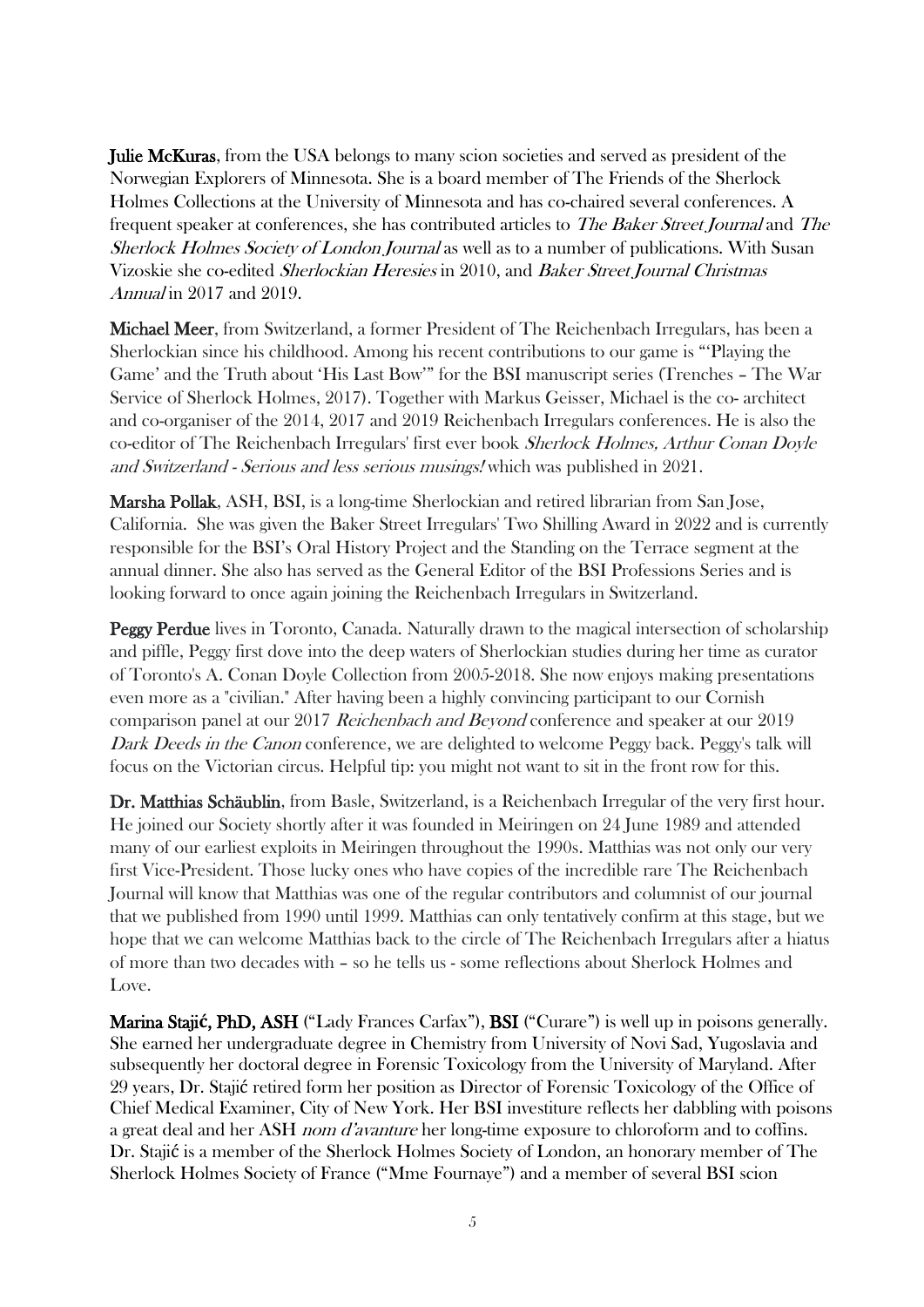societies. She has been a speaker at three previous Reichenbach Irregulars alpine adventures. Dr. Stajic lives in Manhattan with her fabulous felines Altamont and Sigerson.

Mia Stampe Lagergaard, from Denmark, is a life-long member and current President of the Sherlock Holmes Klubben i Danmark (The Danish BSI). Founder of the Copenhagen Speckled Gang in 2000. In 2003 she was made a BSI with the investiture "The Dynamics of an Asteroid". Mia has published regularly in The Baker Street Journal, but writes writes primarily for the Danish newsletter Sherlockiana. One of her articles looked at Holmes on Mars, "A Study in (the) red (planet)." Mia participated in our 2019 Dark Deeds in the Canon conference that took us from Hasliberg and Meiringen to Splügen. We are delighted that this time Mia is going to give her debut as one of speakers on Watson's musings on the beach …

#### Prices per person, what is included, what is not included

#### Per person in a double bedroom

The price is Swiss Francs (CHF) 720.- and it includes:

3 x nights in the 4 star Hotel Le Bristol, Leukerbad, in the room as per booking; 3 x breakfast; 2 x three course dinner; 3 x one course lunch; free entry to the thermal baths area, panorama sauna and steam bath of the Hotel Le Bristol; free use of bath towels, bathrobes and slippers; cable car Gemmi Bahn Leukerbad – Gemmi Pass – Leukerbad (return ticket); wifi; tourist tax.

In Switzerland, tips are usually included in the price but can be paid at individual discretion.

What is **not included:** Any insurance for cancellation fees, accident etc. Insurance is every participant's own responsibility. Whilst most meals are included in the programme, drinks, coffee are not included and must be paid separately. Dinner on Friday is not included.

Please note that the organizers do not allocate the occupancy of double bedrooms. This is at the discretion of the participants.

#### Per person in a single bedroom

The price is <u>Swiss Francs</u> (CHF) 870.- and it **includes**:

3 x nights in the 4 star Hotel Le Bristol, Leukerbad, in the room as per booking; 3 x breakfast; 2 x three course dinner; 3 x one course lunch; free entry to the thermal baths area, panorama sauna and steam bath of the Hotel Le Bristol; free use of bath towels, bathrobes and slippers; cable car Gemmi Bahn Leukerbad – Gemmi Pass – Leukerbad (return ticket); wifi; tourist tax.

In Switzerland, tips are usually included in the price but can be paid at individual discretion.

What is **not included:** Any insurance for cancellation fees, accident etc. Insurance is every participant's own responsibility. Whilst most meals are included in the program, drinks, coffee are not included and must be paid separately. Dinner on Friday is not included.

Please note that there is no need for pre-payment. You pay when you check out. Cancellation fees see below.

## How to reach Leukerbad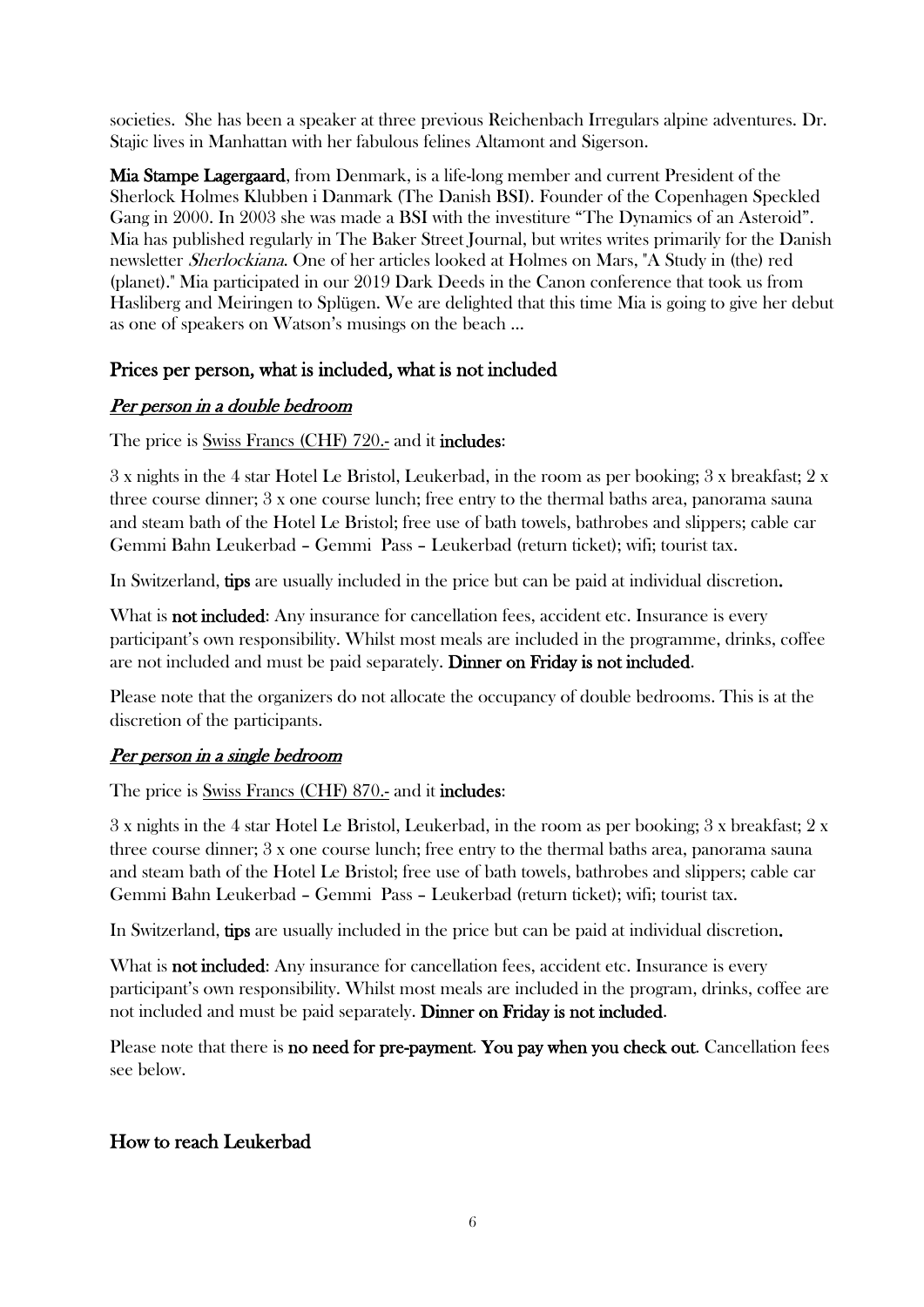

Leukerbad is situated in the Swiss Canton of Wallis in the South Western part of Switzerland. See the map to your left.

At an altitude of 1401 meters / 4596 feet above sea level, it is reachable all year round by private car or public transportation.

By car – Wherever you come from, once you reach Leuk which is situated in the valley of the Rhône and easy to reach via the Motorway Number 9, a 13.5 km / 8.4 miles drive takes you up to Leukerbad. It's a good 25 minutes' drive on a slightly bendy, but

perfectly safe road which offers some great views. The hotel offers car parking. Please reserve your parking when you do your reservation. CHF 15.- per night in an indoor parking. CHF 8.- per day for an outdoor parking.

#### By public transportation

By train & bus – Wherever you come from, your destination where you get off must be Leuk. In Leuk, you change to the nearby bus terminal (walking distance) and from there you take a bus (line 471) to Leukerbad. Check the time table nearer to your day of departure on the Swiss federal railways website - Connection  $\vert$  SBB – but there is usually a bus every 30 minutes (always 08 minutes and 38 minutes past the hour, as per May 2022). The trip takes about 30 minutes.

You get off at Leukerbad Busterminal. From there you can either walk to the Hotel Le Bristol (700 meters / 0.43 miles / 9 minutes' walk) or you take the local bus and get off at the bus stop Bristol which is situated next to our hotel. We will share the most accurate local bus timetable with participants closer to the actual start of our weekend.

By plane – The airport closest to Leukerbad is Geneva. From Geneva Airport, you take a train to Leuk. The railway station is inside the airport, so very easy to get to. The trip from Geneva Airport takes approximately just under 2 ½ hours. Check the time table nearer to your day of departure on the Swiss federal railways website - [Connection | SBB](https://www.sbb.ch/en/buying/pages/fahrplan/fahrplan.xhtml) – but – as per May 2022 - there is a direct train 19 minutes past every hour (direction Brig). Or 01 minute past the hour, but then you need to change trains at Sierre / Siders. And always get off at Leuk.

Once you reach Leuk, see above "By train  $\&$  bus" for how you reach Leukerbad by bus from Leuk.

Transfer by taxi from Leuk railway station to Hotel Le Bristol – The easier but also more expensive option is that once you get off at Leuk railway station, and that you take a local taxi from the Leuk railway station to the Hotel Le Bristol directly. We haven't done it, but various websites tell us that the 20 minutes ride costs approximately CHF 85.-

#### Reservations

We have managed to reserve a limited number of bedrooms for about 40 – 50 participants. They will go according to a "first in, first reserved" basis.

Therefore, as we are not a tour operator who can pay for rooms in advance, we strongly recommend you book as early as possible in order to avoid disappointment.

As in the past, every participant reserves the room directly with the hotel.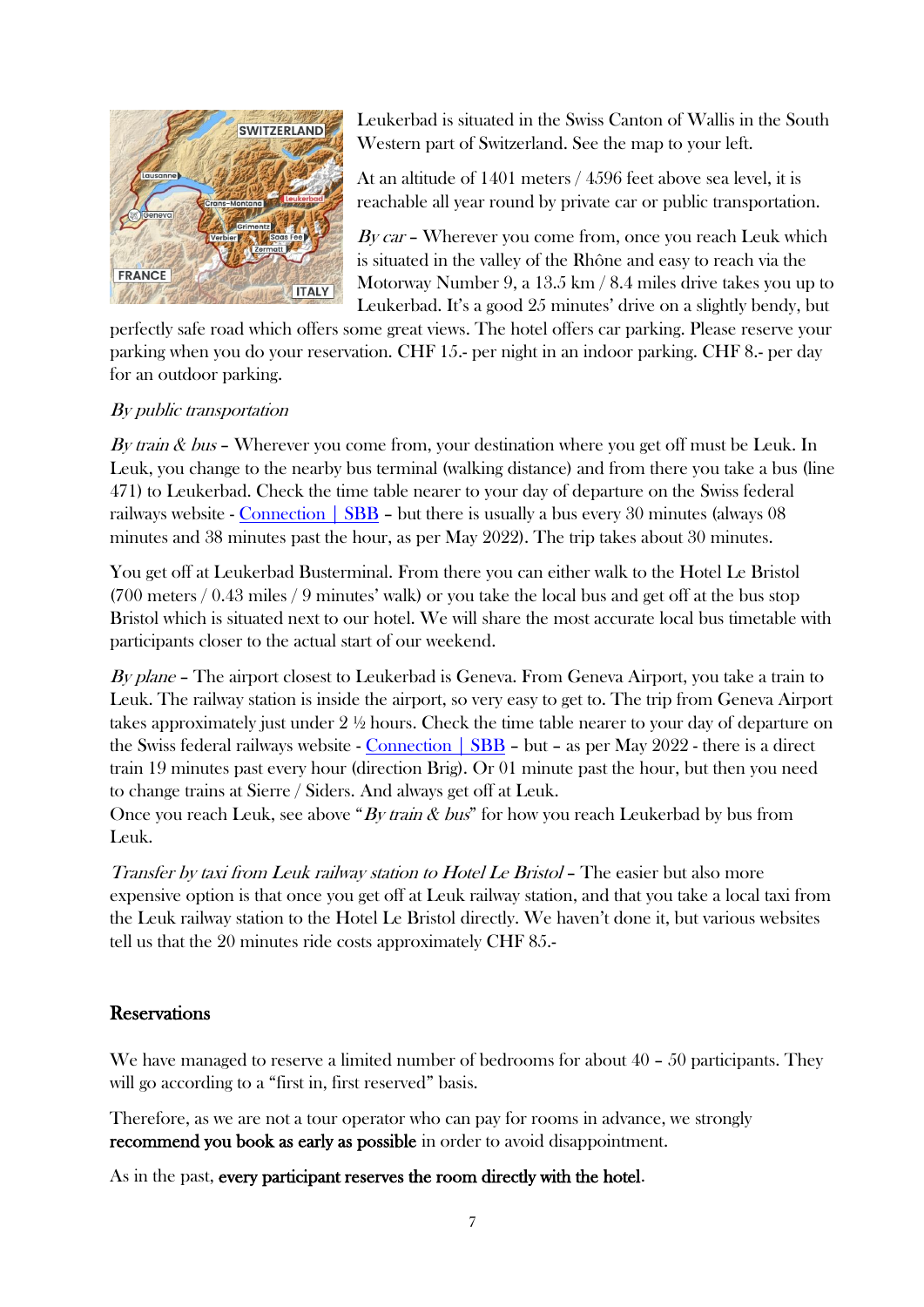Please send your reservation (full name, full address, phone number) to

[welcome@lebristol.ch](mailto:welcome@lebristol.ch) – copy to [reichenbachirregulars@gmail.com](mailto:reichenbachirregulars@gmail.com)

You must put "Musings on amusements 2023" in the subject line and you must copy us – [reichenbachirregulars@gmail.com](mailto:reichenbachirregulars@gmail.com) – when you send your reservation.

If you have any dietary restrictions, mobility issues or anything else that the hotel needs to be aware of to make your stay more pleasant, please mention it clearly when you make your reservation.

In case you come by car, the hotel offers car parking. Please reserve your parking when you do your reservation. CHF 15.- per night in an indoor parking. CHF 8.- per day for an outdoor parking space.

#### Payment

No pre-payment is required. You pay for your hotel room, 2 dinners, 2 lunches & any drinks that you have had at the hotel when you check out (all major credit card are accepted; if you use American Express, please check when you do the reservation).

The price quoted above includes a small program fee for the Gemmi Pass excursion, the lunch at the Gemmi Pass etc. which you will be asked to pay to the organizers, us, in cash.

## Covid19 regulations

On 1<sup>st</sup> April 2022, Switzerland lifted all Covid19 regulations.<sup>2</sup> This includes the mask requirement on public transport. No pandemic-related entry restrictions are in force at the present time.<sup>3</sup>

Still, you will understand that it is the responsibility of each participant to check possible travel restrictions closer to the actual day of departure next summer, including with the airline that you may use as they may have their own Covid19 regulations in place.

Moreover, we are all only too aware that possible new variant of Covid19 could change our travel plans abruptly and with lasting effect.

We hope that our cancellation fee arrangements (see below) takes this inherent level of uncertainty when it comes travelling these days sufficiently into account. We strongly recommend that you get insurance for cancellation.

#### **Cancellation**

The hotel offers us a very generous scheme. You can cancel your trip without any costs 48 hours / 2 days upon arrival. However, if you must cancel afterwards, you must pay the full cost of your arrangement.

<sup>&</sup>lt;sup>2</sup> [Coronavirus: the situation in Switzerland -](https://www.swissinfo.ch/eng/covid-19_coronavirus--the-situation-in-switzerland/45592192) SWI swissinfo.ch

<sup>&</sup>lt;sup>3</sup> [Travel \(admin.ch\)](https://www.bag.admin.ch/bag/en/home/krankheiten/ausbrueche-epidemien-pandemien/aktuelle-ausbrueche-epidemien/novel-cov/empfehlungen-fuer-reisende.html)